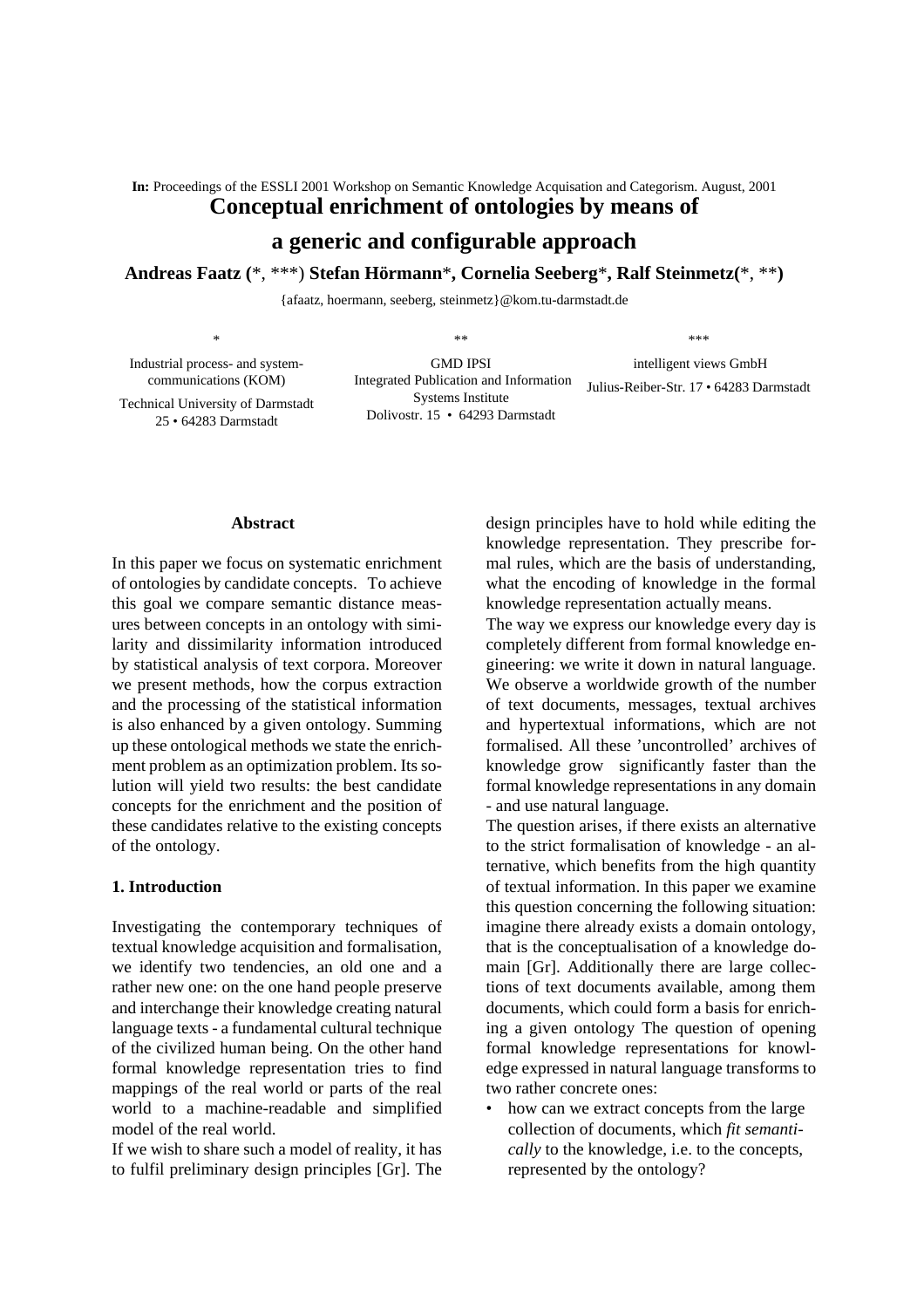• how do we *group the concepts* identified in such a manner to the concepts in the ontology?

In this paper we envisage an approach, which tries answer these questions of ontological enrichment: we extract concepts from very large collections of texts and insert them as candidate concepts of an ontology.

# **2. Overview**

In this paper we exploit the comparison of semantic distance measures between concepts in an ontology and similarity introduced by statistical information about the usage and especially the collocated usage of words in text corpora. From the comparison we develop candidate concepts, which can for instance be presented to a knowledge engineer as a possible enrichment of the ontology.

The paper is organised as follows: in section 3.1 we characterise the formal knowledge we want to enrich. We introduce the notion of ontologies and define heuristics for a computation of conceptual distance in 3.2. Afterwards we characterise the less formally structured resources of natural language we want to use for an enrichment of the ontology (4.1 and 4.2). We are in need of an identification and an isolation of concepts from the textual resources. Founding on statistical information in section 4.3 we explain a generic and configurable approach, which originally was applied to automatic ontology generation [BiNeCa]. Since our goal is ontology enrichment we undertake a further development of the approach which is twofold: we refer to the generic features (the so called rule-base) of the approach inserting attributes, which can only be defined with an ontology at hand.





Secondly referring to the configurable features of the approach in section 4.4 we derive an optimization problem.

The solution of the optimization problem is able to fill a given ontology with proposals of new concepts, as shown in 4.5. The solution leads to the least possible numerical contradiction between 'similarities' in our textual and 'similarities' in our ontological world. Our vision is depicted in figure 1, where nodes indicating given concepts and arcs indicating 'is\_a' relations among the given concepts attract further nodes, which means further concepts.

In section 5 we present our conclusions and future work to be done.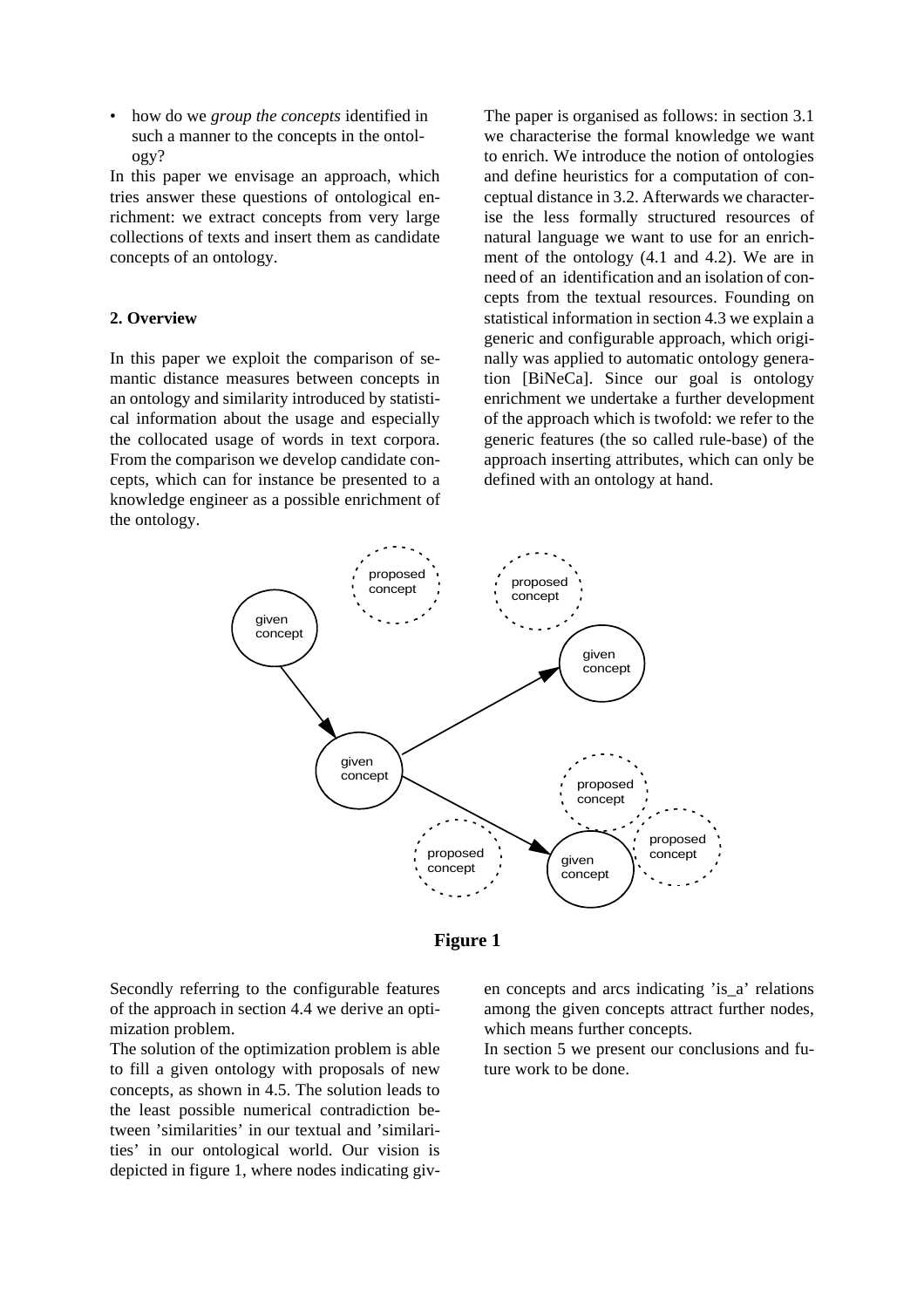# **3. Ontologies**

#### **3.1 Definition and characterisation**

Throughout this paper  $\Omega$  will always denote an ontology.

In the literature about knowledge representation there exist many different definitions of ontologies. One of the most common definitions is due to Gruber [Gr], who defines an ontology to be "*a conceptualisation of a knowledge domain*". Guarino [Gu] put efforts into an at least uniform characterisation of the components an ontology necessarily holds. Together with [Gu] we state, that an ontology has the following parts: *concepts*, which represent the things existing in our knowledge domain, *relations* connecting the concepts semantically and *axioms* as formal laws for the ontology. Throughout this paper we assume that a concept has a name existing in a dictionary. This assumption is not natural for arbitrary ontologies, because for example in description logics [Ho] one could define concepts like 'all countries with the same number of inhabitants as Malta'. Clearly there does not exist a name from a dictionary for this concept. Moreover we do not want to consider ontologies containing constructed names like for example the medical ontology GALEN does [OG]. GALEN distinguishes 'skin-as-organ' and 'skin-as-tissue', contrary to that we would refer to 'skin'. Throughout this paper we assume the identity of a concept and its name.

The second ingredient of an ontology is a set of relations. A relation *r* in our case is binary and establishes statements about concepts *x, y* : we write  $r(x, y)$ , if it is true, that a relation r holds between *x* and *y*. For example, if *r* is 'is a' it may connect the concepts 'salmonella' and 'bacterium' to a statement, which we interpret as 'a salmonella is a bacterium'.

The third part of an ontology, the axioms, are responsible for the supervision of concept creation and deletion and for relation creation and deletion [StM]. For example 'is a' almost ever is a transitive relation, i.e. if for concepts x, y, z the relations  $r(x, y)$  and  $r(y, z)$  hold, then also  $r(x, z)$ holds. As our approach will propose extensions of a given state of an ontology, we do not examine axioms in detail.

Note that our characterisation of an ontology by concepts, relations and axioms implies that we can visualise such an ontology as a directed

graph  $\Gamma(\Omega)$ , with nodes corresponding to concepts and edges corresponding to relations.

Our ontological enrichment or extension identifies new concepts and groups them semantically to concepts from a given set of concepts from an existing ontology  $\Omega$ : we translate the concepts of  $\Omega$  and the relations among them to a semantic distance measure in the ontology. Technically this is based on relational paths in  $\Gamma(\Omega)$  and on topological properties of  $\Gamma(\Omega)$ .

# **3.2 Distance measures**

The distance between two concepts *x, y* indicates, how strong the semantic similarity between *x* and *y* is. Semantic similarity and the distance measure are correlated: the bigger the distance between *x* and *y,* the bigger the dissimilarity between *x* and *y*. Unlike the approaches of [Tv], which is based on hierarchical structures, and [Leng], which is based formal concept lattices, we do not define our similarity measures by the attributes or the extension of concepts. Nevertheless the visualisation by [Leng], which is based on the construction of paths corresponding to an attribute-driven similarity definition of a distance, has commonalities with our premise: semantic distances between concepts in an ontology  $\Omega$  are defined by path lengths in the graph  $Γ(Ω)$  we introduced in the previous section.

To enhance a reasonable distance measure we add a restriction to our ontology  $\Omega$ , namely some our relations have to be hierarchical, for example 'is a'- or 'subconcept of'-relations. The parts of  $\Gamma(\Omega)$  remaining form a multihierarchy as shown in figure 2, where the plain lines visu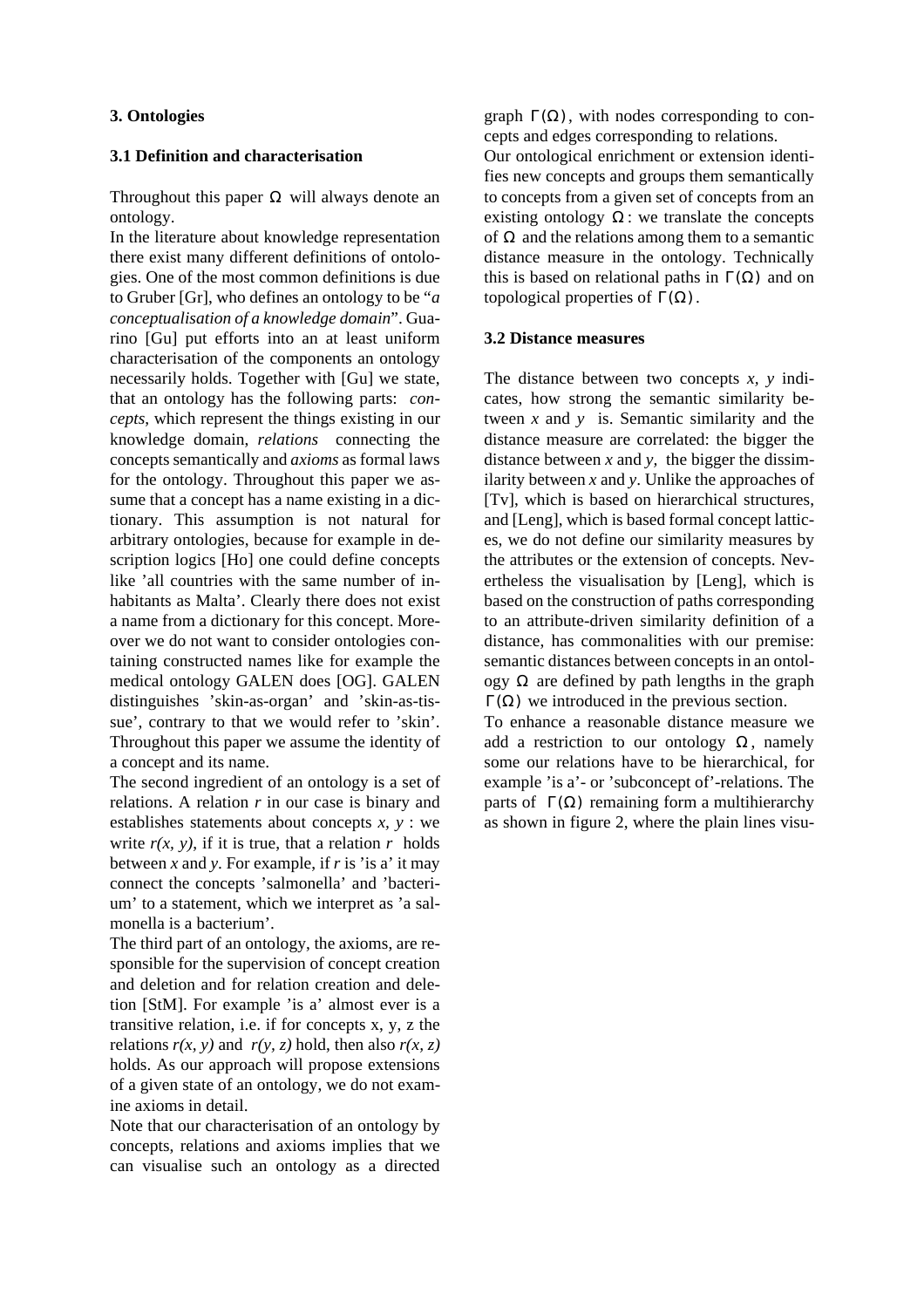alise hierarchical and the interrupted lines express non-hierarchical relations. .





In figure 2 we also find an axis ('generality'), which expresses the fact, that the visualisation places the more general or abstract concepts at the top and the more special concepts to the bottom. We denote by  $\Gamma'(\Omega)$  those parts of  $\Gamma(\Omega)$ ,  $D(x, y) =$ which are formed by the concepts (as nodes) and the hierarchical relations (as edges). Thus  $\Gamma(\Omega)$ would result from figure 2 omitting the interrupted lines. We will only use the hierarchical relations in the definition of semantic distance and claim, that the measure should fulfil four principles:

(i) longer paths in  $\Gamma(\Omega)$  are correlated with a higher semantic distance.

(ii) up-posting (generalisation) leads to a lower semantic distance than stepping down the hierarchy. Finding superconcepts is more fault tolerant than referring to sense-  $(1a)$   $D(x, y) =$ less specialisations.

(iii) siblings increase the distance: this means the more subconcepts one concept *z* has, the higher is the distance between the subconcepts and also between *z* and its subconcepts. We posed this principle, because too many siblings often indicate missing abstraction levels in a hierarchy.

(iv) for isomorphic paths the distance between abstract or general concepts is higher than between special concepts at the bottom of the hierarchy, i.e. we judge 'the same' path on an abstract level to be vague in comparison to its pendant on a concrete level.

How do we achieve (i)-(iv) mathematically? An example distance design is given by the formula

(1) 
$$
D(x, y) = \left[\frac{\alpha}{\gamma} \left(\frac{1}{\kappa} + \frac{1}{2\lambda}\right)\right]^{-2}
$$

where the distance  $D(x, y)$  between two concepts  $x$ , y is computed with  $\alpha$  denoting the average abstraction level of the concepts  $x$ ,  $y$ , whereas  $\gamma$  denotes the average number of siblings of *x* and *y.* By *κ* we denote the steps upwards in the hierarchy while moving from *x* to *y* via the shortest path in  $\Gamma'(\Omega)$ , by  $\lambda$  the steps downwards in the hierarchy. Let us define exceptions for formula (1). If  $x = y$  then set  $D(x, y)=0$ , if  $\kappa = 0$  then set

(1a) 
$$
D(x, y) = \left[\frac{\alpha}{2\gamma\lambda}\right]^{-2}
$$

and analogously, if  $\lambda = 0$  set

$$
(1b) \qquad D(x, y) = \left[\frac{\alpha}{\gamma \kappa}\right]^{-2}
$$

Formula  $(1)$ ,  $(1a)$  and  $(1b)$  together fulfil  $(i)-(iv)$ , because

> (i) increasing path lengths  $\kappa$  and  $\lambda$  increase *D(x,y)*

(ii)  $(2\lambda)^{-1}$  decreases faster than  $\kappa^{-1}$ 

(iii) as  $\gamma$  increases also  $D(x, y)$  increases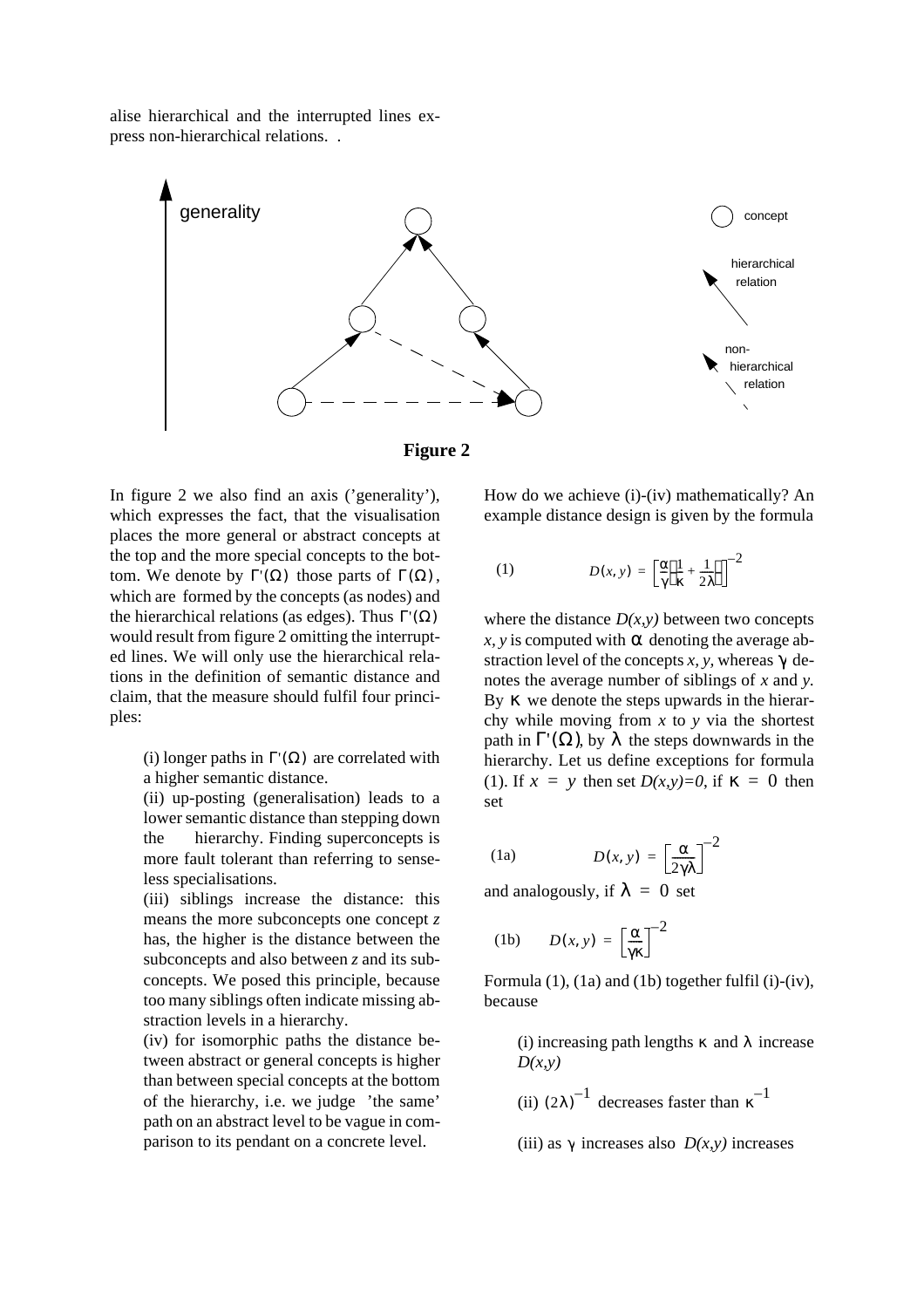(iv) we work with an abstraction factor  $\alpha$ , which we define as 1 divided by the average number of steps along the shortest path in  $\Gamma(\Omega)$  from *x* and *y* to one of the top level concepts, which means a concept without any hierarchical relations posting up from it. The abstraction factor  $\alpha$  is high on a high level of abstraction and low on a low level of abstraction.

Note that  $D(x, y)$  and  $D(y, x)$  do not have to be equal. The exponent -2 stretches the distances, such that high distances become relatively even higher.

For technical reasons, namely turning semantic distance into semantic similarity to compute the optimization formula,  $\alpha$  should be modified by a multiplication with a positive real in such a way, that  $0 \le D(x, y) \le 1$  for every pair of concepts *x* and *y*. A consequent modification of  $\alpha$ would yield 1 for the maximal occurring distance *D(x,y)*.

With *n* concepts given, we obtain  $n \times n$  distances, which will serve as the input for the comparison mechanism optimising the configuration of the statistic knowledge acquisition process, which we will describe in the next section.

# **4. Generic and configurable acquisition and enrichment**

# **4.1 Overview of the approach**

For the remainder of this paper we consider an ontology  $\Omega$  to be given. In this section we refer to a generic approach to determine similarities between concepts. It is based on computing statistics of word usage in natural language. Large text corpora are the basis for such statistics. [Bi-NeCa] first described the design and the capabilities of such an approach and applied it to conceptual clustering without a given ontology. Consequently the major differences between [BiNeCa] and our approach are

- we focus on creating algorithms for ontological enrichment and not on automatic ontology generation.
- we control our textual input by the concepts from  $\Omega$ . This is motivated by experiments outlined in [BiNeCa]: specialised and pruned corpora seem to be the ideal input to unbias the word usage statistics.
- we only will use the initial step of [BiNeCa] and define conceptual similarities. We will

modify it because we want to determine conceptual similarities within and by the help of  $\Omega$ .

We undertake the following steps: we list the concepts from the ontology  $\Omega$  and query the text corpus. This extracts from the corpus all natural sentences with at least one concept from the ontology  $\Omega$  (see 4.2). We fill a representation of the collocation phenomena in these extracted sentences (see 4.3). From this sample representation we define similarity measures between any pair of concepts: note that a concept may belong to the *known* concepts from  $\Omega$  and the additional concepts from the extracted sentences, which were formerly *unknown*. This finally yields similarities between each pair of concepts. These similarities will be optimised (see 4.4 and 4.5) in such a way, that at least the *known* concepts from the ontology  $\Omega$  have similarities, which do not contradict the distances from section 3.2.

# **4.2 Corpus split and extraction**

Again an ontology  $\Omega$  and a large text corpus are given. By  $B_{\Omega} = \{b_1, \ldots, b_n\}$  we denote the set of concepts from  $\Omega$ . In this first step we derive a corpus  $C_{\Omega}$ , which contains all sentences from the given corpus with at least one  $b_i \in B_{\Omega}$ . The preparation of a corpus  $C_{\Omega}$  is motivated by the work of [BiNeCa] on the one hand, who found evidence for the fact that specialised corpora with a restricted vocabulary tend to be a good basis for ontology learning. A partial restriction of the vocabulary and the domain in our case will be due to the set of concepts  $B_{\Omega}$ . The work of [ChGr] shows, that a corpus, which is as general as the one we use (a newspaper corpus in both cases) may be split to several artificial corpora, that were also a good basis for ontology learning. [ChGr] called their method 'corpus split' because they grouped sentences from the corpus to thematic domains: a sentence was added to the sample of the thematic domain, if it contained significantly many words from one and only one thematic domain. The thematic domains were characterised by typical words occurring in domain (such as 'judge', 'crime', 'law' for the domain if justice) together with a value of importance: for the domain of justice judge $(0.8)$ , law $(0.5)$ , crime $(0.6)$  for example would indicate, that the occurrence of 'judge' in a sentence is highly significant for grouping a sentence containing 'judge' to the domain of jus- $B_{\Omega} = \{ b_1, , , , , b_n \}$ Ω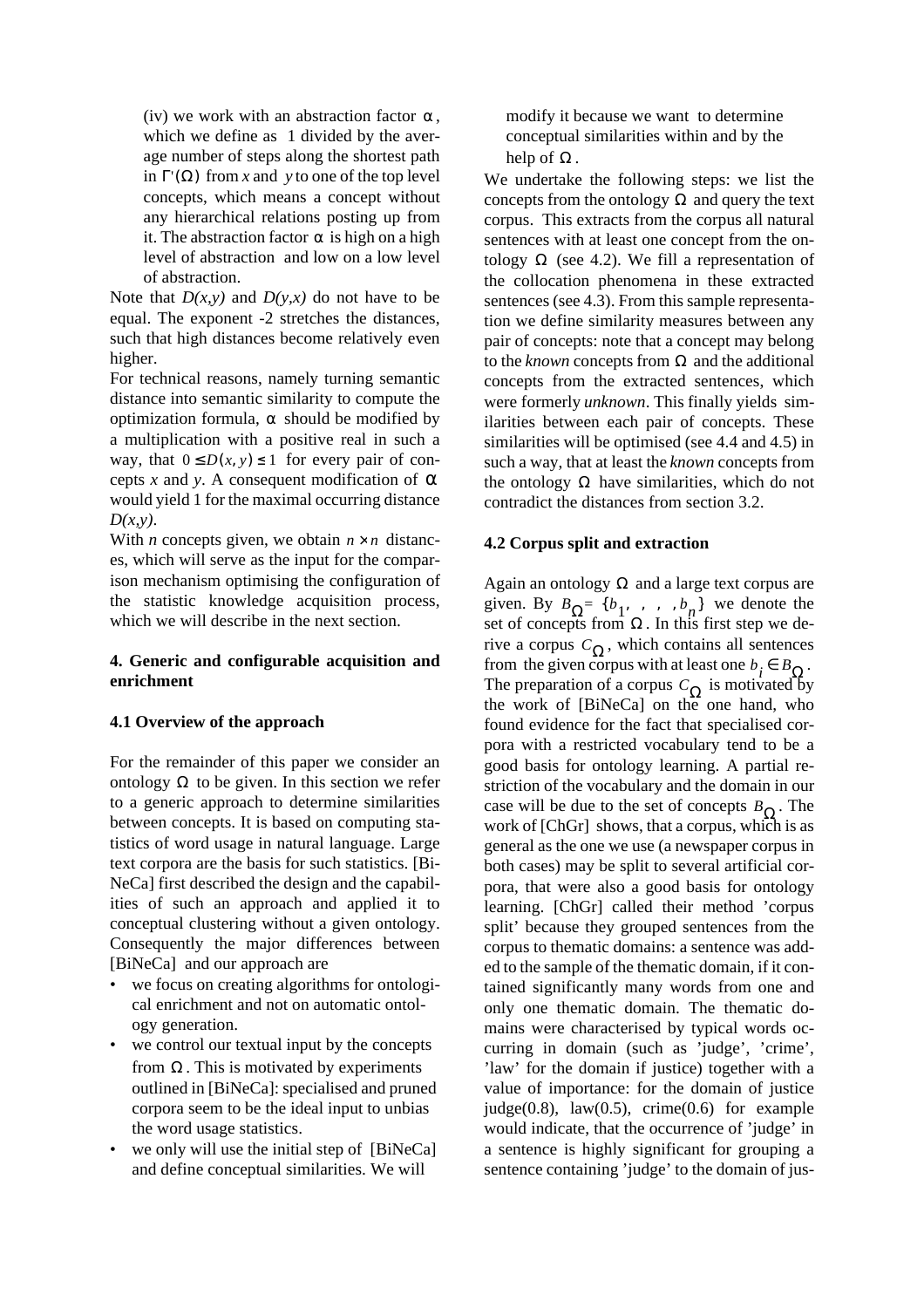tice, i.e. more significant than the occurrence of 'law' in a sentence. The domain significance information was determined by a collocation network of the classical news categories in newspapers ( politics, foreign affairs, arts, media, justice etc.).

Our approach to extract sentences from a corpus works from the point of view  $\Omega$  - and especially *B*<sub>Ω</sub> - instead of a collocation network. Another difference to [ChGr] is, that we do not categorise the extracted sentences to get specialised text corpora. We rely on the powers of the distance measures for  $\Omega$  defined in 3.2 to implicitly group the concepts from  $C_{\Omega}$ . This will be done in the further steps.

Although the ontology enrichment approach we will show in the remainder of this paper is a technique, which may be applied to other languages, our methodology will be applied to German. For German the IDS ( 'Institut für deutsche Sprache', i.e. German Language Institute) located at Mannheim/Germany offers online access to very large newspaper corpora [IDS]. The general online corpus at the IDS contains several volumes of more than ten newspapers respectively. Moreover we find the online query system COSMAS I [IDS] supporting extraction queries like the one described at the beginning of 4.2. and in addition to this systematic stemming. Consequently for the German language we find an ideal environment for the establishment of the corpus *C*Ω

#### **4.3 The representation matrix**

The next basic step is filling a representation matrix  $M(C_{\Omega}, \rho)$  for a finite rule set  $\rho$  and the corpus  $C_{\Omega}$  defined in the previous section. We firstly explain, what a matrix entry means and then we explain how we install a rule set  $\rho$ . Let us state, that  $C_{\Omega}$  by definition contains some of the concepts  $B_{\Omega}$  and further nouns, which we aggregate to a set  $B(C_{\Omega})$ .  $B_{\Omega}$  are *known* concepts from the ontology  $\Omega$ , whereas  $B(C_{\Omega})$  are formerly *unknown* concepts.  $M(C_{\Omega}^{\dagger}, \rho)$  for a finite rule set ρ *C*Ω *C*Ω *B*Ω *B*( $C_\Omega$ ). *B*<sub>Ω</sub>  $\Omega$ , whereas  $B(C_{\Omega})$ 

We define  $B_{\Omega} \cap B(C_{\Omega})$  to be empty,  $B(C_{\Omega})$ consists of the concepts (i.e. nouns) *additionally* found in  $C_{\Omega}$  and is the set of the potential candidates for the enrichment.

Each row in the representation matrix includes the information concerning the properties of exactly one concept from the unified set of concepts  $B_{\Omega} \cup B(C_{\Omega})$ . More precisely reading the *i*-th row of  $M(\bar{C}_{\Omega}^{\dagger}, \rho)$  verifies, if the rules in are fulfilled for the *i*-th concept of  $B_{\Omega} \cup B(C_{\Omega})$ .  $M(\overline{C}_{\Omega}$ ,  $\rho)$  verifies, if the rules in  $\rho$  $B_{\Omega} \cup B(C_{\Omega})$ 

That means the *j*-th entry in the *i*-th row indicates, if the *j*-th rule is fulfilled or how often it is fulfilled in  $C_{\Omega}$ . The rules p used in [BiNeCa] were of a syntactic type. The deployment of a syntactic parser found concepts, which appeared in at least one sentence from the corpus in a subject-predicate-object relationship with another concept. We give an example of a syntactical rule:

> Take the sentence '*The bakerman is baking bread*' as an example sentence occurring in the corpus. The rule ' '*bread* ' occurs as an object of '*bakerman*' ' would be fulfilled, as the sentence exists, and in the row for '*bread* ' there would be a positive entry at the  $i$ -th position, if  $i$  is the number of the rule 'concept *x* occurs as an object in sentence with *bakerman* as a subject'.

As we do not have syntactic parsers for German at hand we define a rule set  $\rho$ , which reflects another usage information. The genericity of the approach comes into play here: technically every rule set  $\rho$  reflecting usage of concepts in a corpus may design the columns of our matrix  $M(C_{\Omega}^{\prime}, \rho).$ 

The query system, which [IDS] offers, is able to return the words, which occurred at a maximal distance  $\delta_W$  in a sentence.  $\delta_W$  just counts, how many words one has to pass in a sentence from one word to another. At this point we remark, that the notion of  $\delta_W$  should not be mixed up with the semantic distances from section 3.2. In our example sentence '*The bakerman is baking bread*' we obtain the values for  $\delta_W$  listed in table 1

**Table 1:** 

| word     | word         | $\delta_W$ |
|----------|--------------|------------|
| bakerman | bread        | 3          |
| bakerman | baking       | 2          |
| baking   | <b>bread</b> |            |
| bread    | bread        |            |

For the rule set  $\rho$  we chose a fixed  $\delta_W$  and constitute the *j*-th rule dependent from the ontology  $Ω$  and its set of concepts  $B_Ω = {b_1, \ldots, b_n}$ . We define the *j*-th rule  $\rho$ , to be fulfilled for a concept  $x \in B_{\Omega} \cup B(C_{\Omega})$ , if *x* occurs at a predeρ *j*  $x ∈ B$ <sub>Ω</sub> ∪  $B(C$ <sub>Ω</sub>)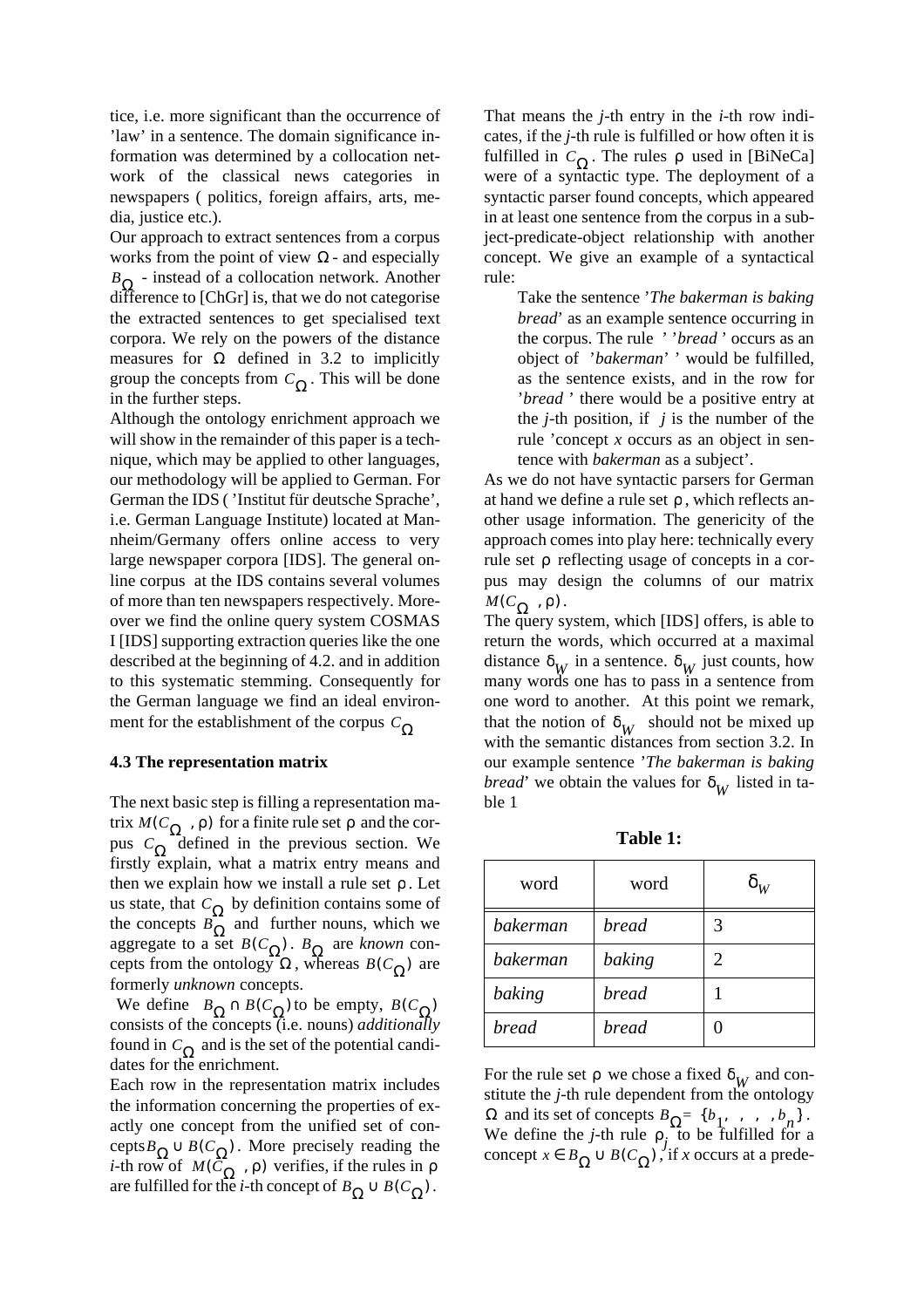fined maximal distance  $\delta_W$  to the concept  $b_j \in B_{\Omega}$  in a sentence from  $C_{\Omega}$ .

Once we organised this particular rule set  $ρ$  we declare the entries  $m_{ij}$  of the matrix  $MC_{\Omega}$ ,  $\rho$ ) as follows:

(2)  $m_{ij} = 0$ , if the *i*-th concept in  $B_{\Omega} \cup B(C_{\Omega})$  does not fulfil the *j*-th rule  $\rho_j$ in ρ

(3)  $m_{ii} = 1$ , if the *i*-th concept in fulfils the *j*-th rule  $\rho_i$  in  $m_{ij} = 1$  $B_{\Omega} \cup B(C_{\Omega})$  fulfils the *j*-th rule  $\rho_j$  in  $\rho$ 

For a more refined evaluation of the fact *how often* a rule  $\rho_j$  was fulfilled we could modify  $m_{ij}$ from (3) and count the number of occurrences of rule  $\rho_j$  for the *i*-th concept.

Actually all the  $m_{ij}$  from for technical reasons should be normalised to obtain  $m_{ij} \in [0, 1]$ . We achieve this by viewing all  $m_{ij}$  as a statistic sample, applying statistic standardisation and cutting off all values less than zero.

For the development of our approach we only focus on three characteristics of the  $m_{ij}$ :

(i) if a rule is not fulfilled for a concept,  $(2)$ applies and the entry equals zero.

(ii) if a rule is fulfilled for a concept,  $m_{ij}$  ∈ (0, 1] must hold.

(iii) if we do not rely on the naive strategy (3), we should define  $m_{ij}$  positively correlated with the frequency of this rule appearing in the corpus  $C_{\Omega}$ .

We now give an example of a representation matrix constructed according to (2) and (3). Note that the size of the example is not realistic. Indeed we have to deal with large corpora, so we just demonstrate the context of section 4. Let the set of known concepts be *B*<sub>Ω</sub>= {*bread,butter, food* }. Let  $C_{\Omega}$  consist of two sentences:

> *The bakerman is baking bread. She had bread and butter for breakfast.*

The set of additionally retrieved concepts from the corpus  $C_{\Omega}$  is . With a rule set p founded on the word distance  $\delta_{W} = 4$  in a sentence and the naive entry strategy (3) we obtain a matrix  $M(C_{\Omega}$ ",  $\rho)$  like the inner cells we visualise in table 2:  $C$ <sub>Ω</sub> *B*( $C_\Omega$ ) = {*breakfast*, *bakerman*}  $M(C_{\overline{\Omega}}$ "", ρ)

|           | $\rho_{\text{bread}}$ | $\rho_{butter}$  | $\rho_{food}$  | $\rho_{\text{breakfast}}$ | $\rho_{bakerman}$ |
|-----------|-----------------------|------------------|----------------|---------------------------|-------------------|
| bread     | 1                     |                  | $\overline{0}$ | 1                         |                   |
| butter    | $\mathbf{1}$          |                  | $\overline{0}$ | 1                         | $\overline{0}$    |
| food      | $\overline{0}$        | $\boldsymbol{0}$ | $\overline{0}$ | $\mathbf{0}$              | $\overline{0}$    |
| breakfast | 1                     | 1                | $\overline{0}$ | 1                         | $\overline{0}$    |
| bakerman  | 1                     | $\boldsymbol{0}$ | $\overline{0}$ | $\overline{0}$            |                   |

**Table 2:** 

The matrix is not at all typical, regularly we expect sparse matrices in our approach. The next section will derive similarity measures from matrices  $M(C_{\Omega}$ ,  $\rho)$  by comparison of the respective rows.

#### **4.4 Configurations, similarities and optimal configurations**

We follow [BiNeCa] and assign a weight to each rule in our set of rules ρ. While [BiNeCa] assigned these weights with a focus on avoiding overgeneral clustering, a problem obscuring many approaches in automatic thesaurus and ontology construction, we will use the weights as a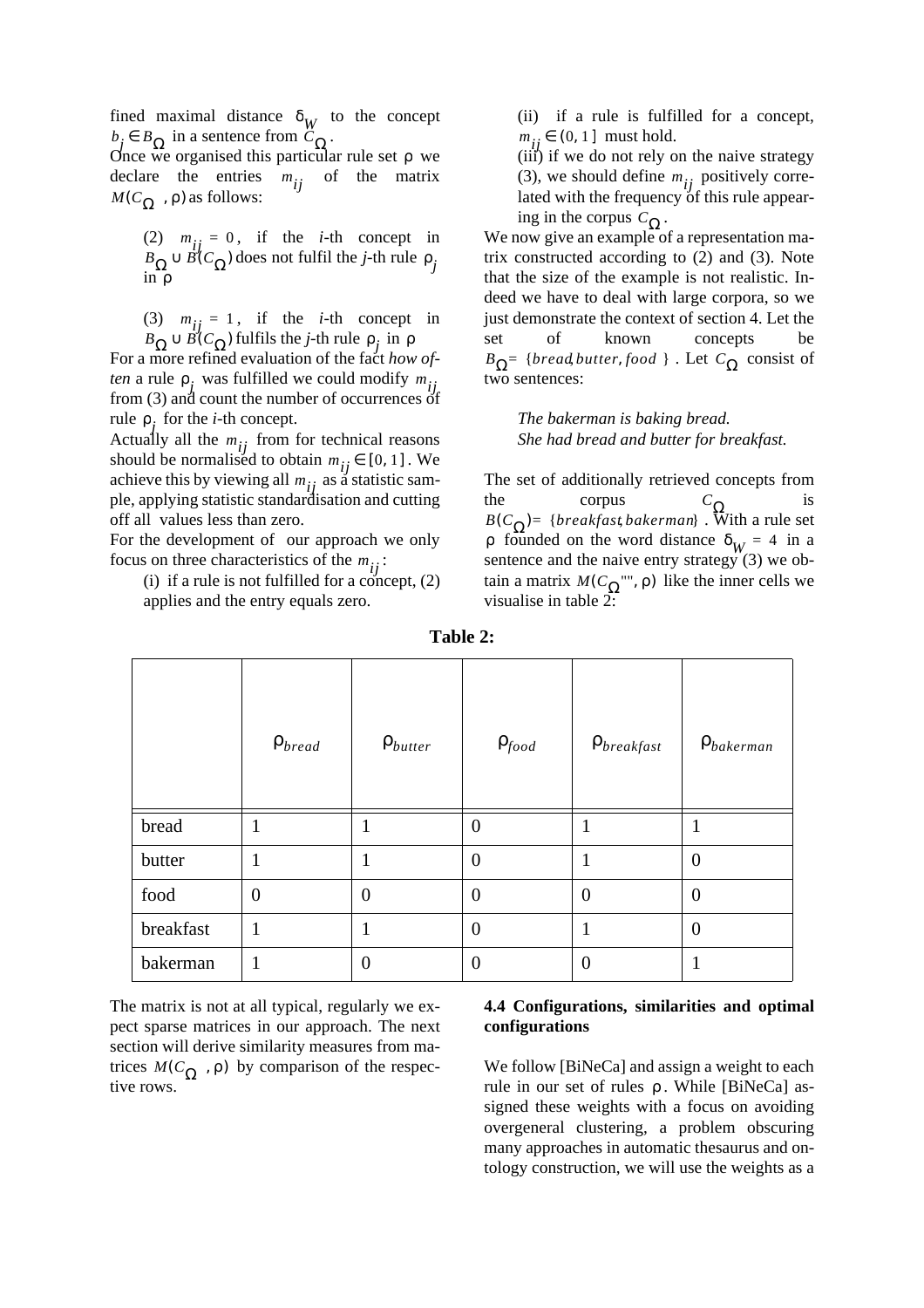configuration, which bring into line the two semantic informations we compute: the distances implicitly given by  $\Gamma(\Omega)$  (see 3.2) and the similarities we define now.

Let us assume a given representation matrix  $M(C_Ω<sub>2</sub>, ρ)$ . A set  $k = {k<sub>1</sub>, k<sub>n</sub>}$  of positive (or  $\chi$ zero) reals with  $|k| = |p|$  will be called configuration of the rule set  $\rho$ . The configuration  $k$  decides about the similarities we derive from  $M(C_{\Omega}^{\bullet}, \rho)$  by the following definition. We define conceptual similarity  $S(x, y)$  between two concepts *x,* the *i*-th concept from  $B_{\Omega} \cup B(C_{\Omega})$  and y, the *j*-th concept from  $B_{\Omega}^{-} \cup B(C_{\Omega}^{-})$  to be

(4) 
$$
S(x, y) = \sum_{l=1}^{|p|} \frac{k_l}{|p|} min[(m_{il}, m_{jl})]
$$

Thus a fixed configuration is needed to compute  $S(x, y)$ . The question arises, how we should chose such a fixed configuration *k*. Remember section 3.2: we already own - for the concepts  $B_{\Omega}$  from the ontology  $\Omega$  - a similarity, we just have to interpret semantic distance  $D(x, y)$  as the contrary of semantic similarity. Because we required for our distance measure  $D(x, y) \in [0, 1]$  the transformation of such distance measures to similarity measures,  $S_{\Omega}(x, y)$  can be achieved easily:

$$
(5) \qquad \qquad S_{\Omega}(x, y) = 1 - D(x, y)
$$

Taking the distances the ontology  $\Omega$  as an input, which approximately should be supported by the  $S(x, y)$  the question of finding an optimal configuration *k* reduces to the question:

 what configuration might minimise the average (squared) error expressed by the (squared) differences  $(S(x, y) - S_{\Omega}(x, y))^2$ ?

Finally we present a formulation of this question in terms of a quadratic optimization formula. Searching for an optimal *k* means searching for a minimum of the expression

(6)

$$
\sum_{i=1}^{N} \sum_{i=1}^{N} \left( 1 - D(x_i, x_j) - \left( \sum_{l=1}^{|p|} \frac{k_l}{|p|} min[(m_{il}, m_{jl})] \right) \right)
$$

with respect to  $k = \{k_1, \dots, k_n\}$  and  $k_l \ge 0$  for all  $k_l \in k$ . Let us clarify the notation of formula (6): we let *i* and *j* run from 1 to  $\left|B_{\Omega}\right| = N$ . This means, that in formula (6)  $x_i$  denotes the *i*-th concept from  $B_{\Omega}$ . Correspondingly in (6) the  $m_{il}$  are the matrix entries in  $M(C_{\Omega}^{\dagger}, \rho)$  in the row of  $x_i$ , whereas the  $m_{jl}$  are the matrix entries of  $M(C_{\Omega}^{r}$ ,  $\rho)$  in the row of  $x_{i}$ .

As the time consumed for solving the quadratic optimization problem (6) depends on the number of rules, we mention at this point, that in case of large rule sets  $\rho$  these  $\rho$  can be reduced in two ways:

• if a rule is not at all or only once fulfilled for the concepts  $B_{\Omega}$ , it does not influence *S(x,y)* 

for  $x, y \in B_{\Omega}$  and should be skipped.

• if two rules are strongly positively correlated, for example in case of synonyms constituting the rules, one could merge these rules to one rule.

Furthermore, we suggest a careful approach towards the number of concepts from  $\Omega$ , that is on . All steps presented also work with any subset of  $B_{\Omega}$ .  $B$ <sub>Ω</sub> *B*Ω

We now get to our conclusion and explain, which concepts are candidates for the ontological enrichment.

# **4.5 Ontological enrichment**

Once we optimised formula (6) with respect to  $k = \{k_1, \ldots, k_n\}$  we obtain the configuration in need to compute all the similarity measures *S(x,y)* between all the concepts from  $B_{\Omega} \cup B(C_{\Omega})$ . We propose to apply an enrichment step starting with the optimal similarity measures *S(x,y)*.

Only take into concern the *S*(*x,y*) with  $x \in B_{\Omega}$ and  $y \in B(C_{\Omega})$ . If such a distance between a formerly known concept and a formerly unknown concept exceeds a threshold, for example the average of the similarities  $S_{\Omega}(x, y)$ , it is a candidate concept, which should be communicated to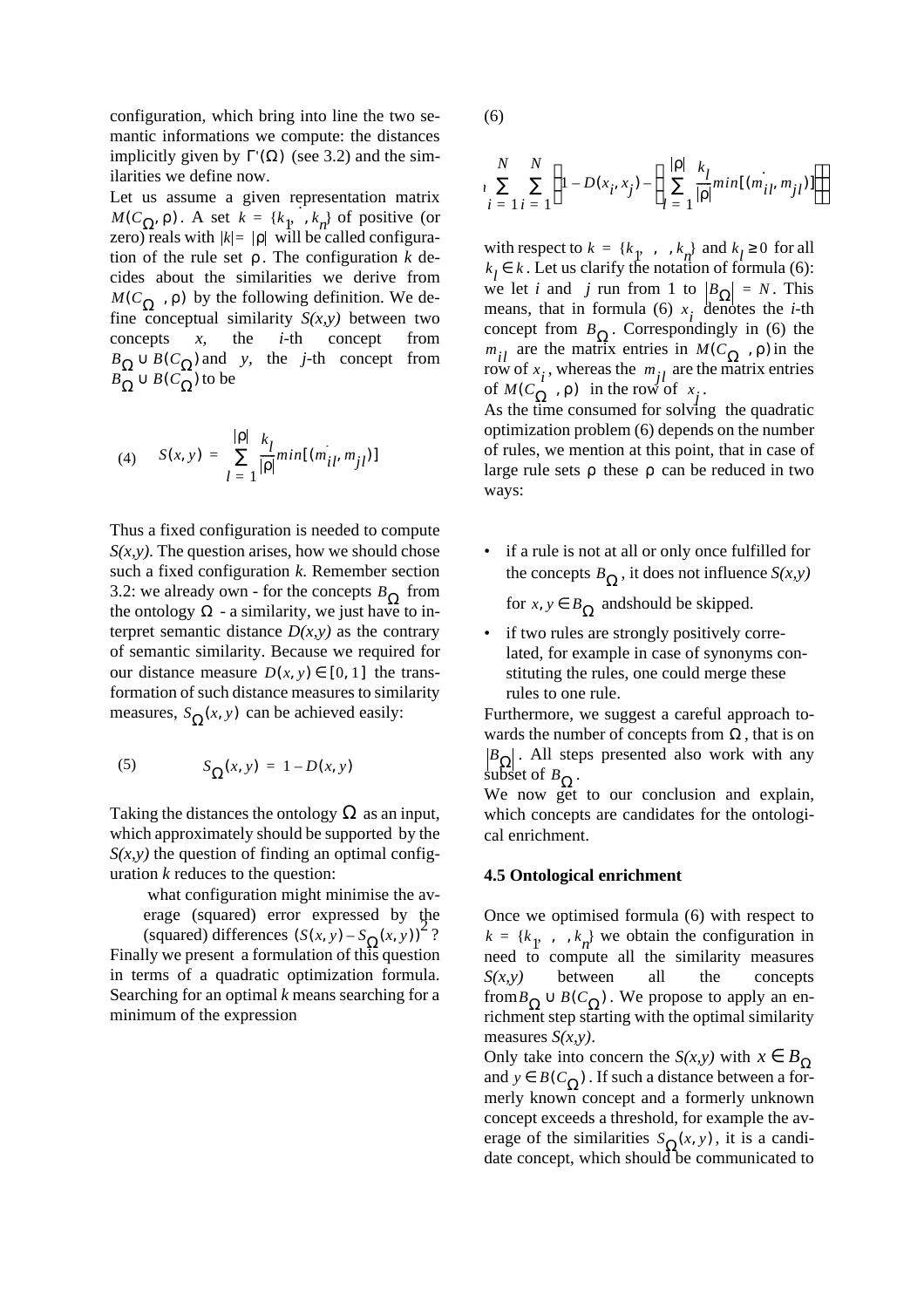a knowledge engineer creating or maintaining the ontology  $\Omega$ .

Additionally the *S(x,y)* with  $x \in B_{\Omega}$  and  $y \in B(C_{\Omega})$  carry even more information, namely an optimal placement of the candidate concepts. The candidate concepts and the concepts from  $\Omega$  can be presented together, a fact that simplifies the knowledge engineer's understanding of how the candidate concepts evolved, i.e. in

which semantic area of  $\Omega$  they might belong. We sketch how this can take place in a visualisation. Remember figure 2, which presented  $\Gamma(\Omega)$ , the hierarchical parts of  $\Omega$  as a graph. Figure 3 is an example of a visualisation of the enrichment process.



.

# **Figure 3**

Figure 3 shows the visualisation of the known concepts on the left. On the right the candidate concepts were inserted. These candidate concepts have a similarity exceeding the threshold *T* we mentioned at the beginning of this subsection. Moreover, the dotted lines between candidate concepts and known concepts show, *which one* of the known concepts and *which one* of the candidate concepts have a similarity exceeding the threshold *T*. To sum it up we can visualise our ontological enrichment by drawing  $\Gamma'(\Omega)$ , add- $\lim_{x \to a}$  all  $y \in B(C_{\Omega})$ , for which a  $x \in B_{\Omega}$  with  $S(x,y) > T$  exists. Finally we draw a line for each pair x, y with  $S(x,y) > T$ . Thus a candidate concept can refer to one or many existing concepts, and two or more candidate concepts can refer to one existing concept.

#### **5. Conclusions and future work**

In this paper we presented an approach of ontological enrichment. The approach leads to grouping new concepts identified in a large text corpus

to concepts known in an ontology  $\Omega$ . The way to achieve this goal is influenced by the given ontology  $\Omega$  three times:

(i) we derived a text corpus  $C_{\Omega}$ , which is particularly characteristic for  $\Omega$ .

(ii) we created rules to determine, to which extend the usage of a concept in  $C_{\Omega}$  was similar to the usage of another concept in C<sub>Ω</sub>. The rule set ρ consisted of rules implied by the ontology  $\Omega$ .

This step was possible because the approach has generic features principally allowing the use of many different rule sets.

(iii) during an optimization process we grouped candidate concepts to concepts from  $\Omega$ . The optimization process was due to attaching a weight to each rule. The configuration of these weights was transformed into an optimization problem with semantic distances also derived from  $\Omega$ .

By (i) to (iii) we extended an approach originally stemming from semi-automatic ontology engineering and conceptual clustering [BiNeCa].